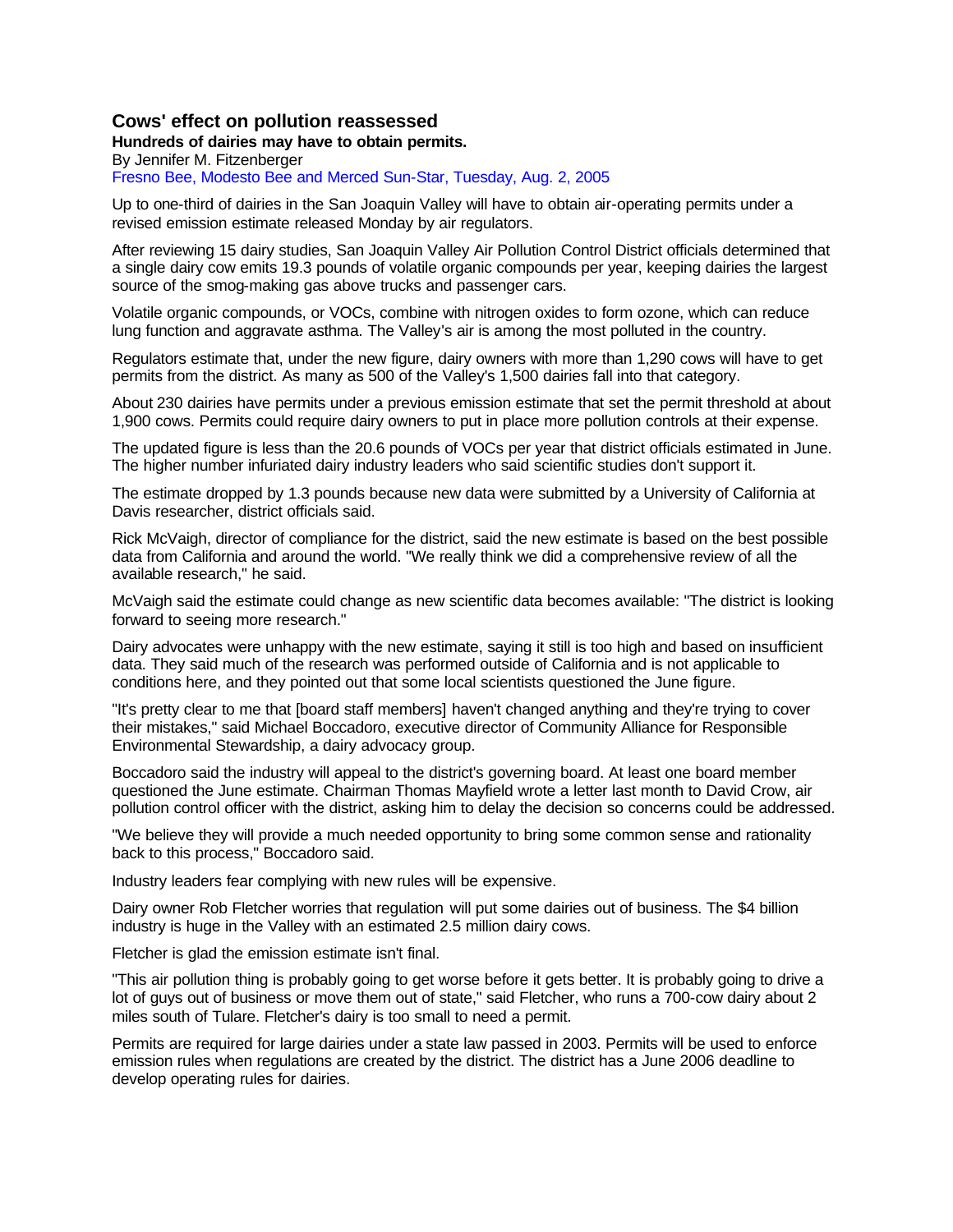The district initially estimated dairy emissions at 12.8 pounds per cow per year, but that figure was challenged by the industry because it was based on studies conducted in the 1930s.

Last year, the industry sued the district over the permits. The lawsuit was settled, with the district agreeing to update the old estimate. The deadline to do so was Monday.

An advisory group was formed to discuss the results of more recent studies and make recommendations to the district.

The group -- with representatives from the dairy industry, health advocacy groups, environmentalists, academics and the district -- recommended three emission estimates ranging from 5.6 to nearly 35 pounds.

Kevin Hamilton, coordinator of the asthma program at Community Medical Centers and member of the advisory committee, said the district's new estimate is on the low end.

"They're going in the wrong direction," Hamilton said of the 1.3-pound drop. "The evidence we saw showed we should be going up with this factor."

#### **Top sources of smog-making gas**

dairy cattle light- and medium-duty trucks light-duty passenger cars oil and gas production pesticides consumer products prescribed burning lawn/garden, construction equipment aircraft paint and thinners (no agriculture) Source: California Air Resources Board

### **Dairy cows still Kern's top polluters**

**Opponents question air district's final estimates, urge further study before acting**  By SARAH RUBY, Californian staff writer Bakersfield Californian, Tuesday, Aug. 2, 2005

Dairy cows are still the Central Valley's biggest source of one type of smog-forming gas, according to the valley air district, which finalized dairy air pollution estimates Monday.

Each dairy cow produces 19.3 pounds of volatile organic compounds each day, according to the district. That's about a pound per day less than its initial estimate released weeks ago, but well above the scientifically defensible level, according to critics.

The announcement means any dairy with 1,290 cows or more will need a permit from the air district, adding about 200 existing dairies to the rolls of permitted facilities. It also could affect whether county supervisors approve 19 new dairies that want to come to Kern with roughly 200,000 cows.

The district's naysayers include dairymen, scientists and politicians, who say existing scientific evidence is incomplete, and urge the district to wait until further studies are done.

The most controversial aspect of the district's "emission factor," as it is known, has to do with vinegar and other so-called volatile fatty acids, which make up 80 percent of the district's emissions calculation. Airborne vinegar molecules can form smog and are fair game for regulation, according to the district.

The science is compelling enough to start making rules, air district staff say. It might seem incredible that cows pollute more than cars and trucks, but with the valley's 2.5 million cows each excreting 100 pounds of manure daily, traces of air pollution add up, said Rick McVaigh, director of compliance for the district.

"Cows run 24 hours a day," he said, comparing them to cars and trucks.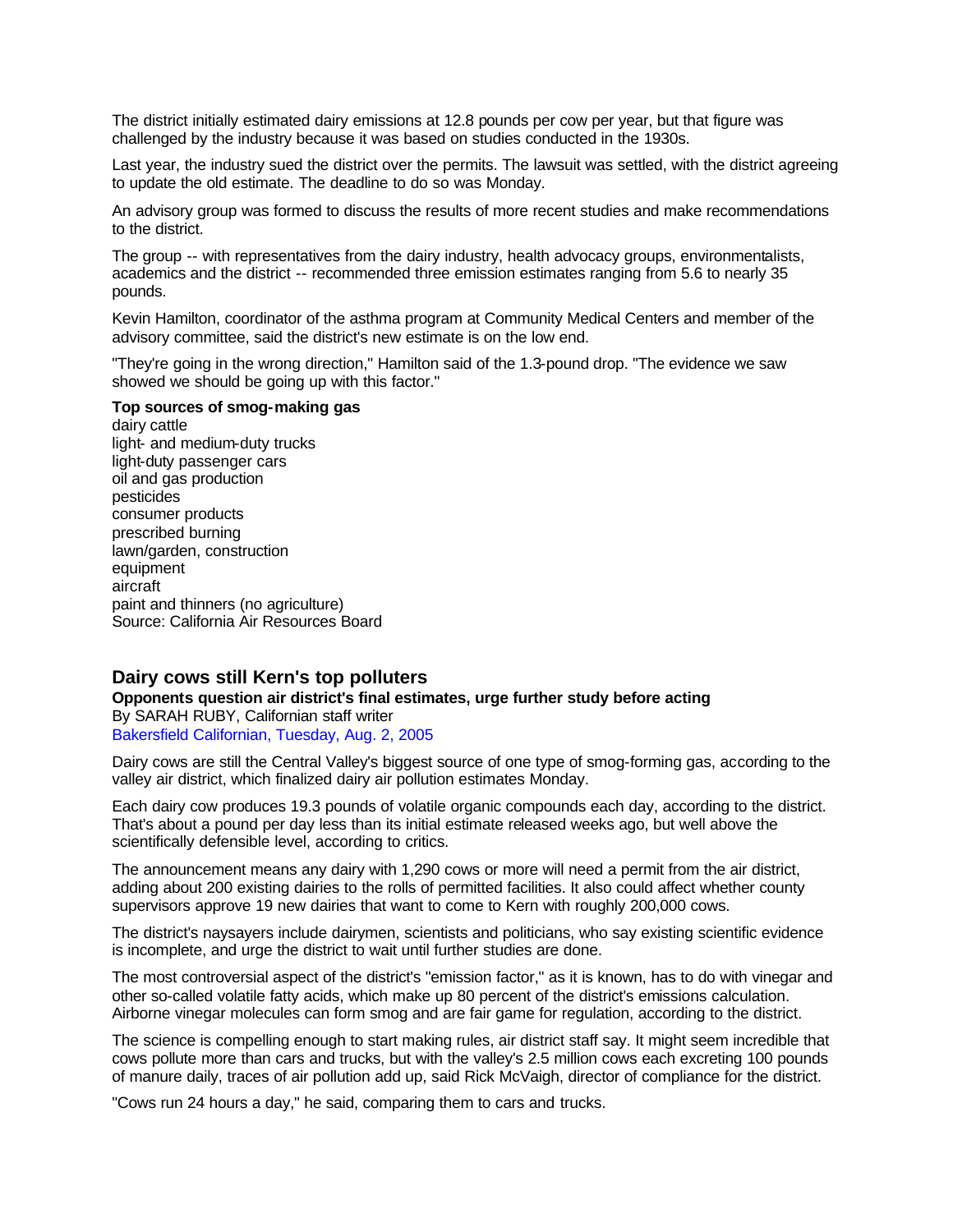If McVaigh and the district are correct, dairy cows pollute almost 40 percent more than light and medium duty trucks, and 30 percent more than previous dairy estimates, which were based on 1930s data.

A critic of the district's reliance on fledgling science is Thomas Mayfield, a Stanislaus County supervisor and farmer who chairs the valley air district board. His criticism echoes the researchers themselves, who say their work is too preliminary to be a basis for policy.

"The science they're using is all over the place," he said.

He's going to raise the issue at the air district's next board meeting Aug. 18. The staff decision will stand if the board chooses not to get involved, but the dairy industry has joined Mayfield in calling for a second opinion.

"I don't want staff to think we can do any damn thing we want" when it comes to air quality, Mayfield said.

Bakersfield City Councilman Mike Maggard agreed that the board should review the science.

But others close to the debate say the district has good reasons for its position, which is moderate compared to the industry-backed emissions factor of 5.6 pounds per head per year, and the environmentalists' desired calculation of 38.2 pounds per head per year.

"Until 2004, the dairy industry was exempt from air quality regulations," said Bakersfield resident Bill Descary, who has reviewed the science. "There was no reason to study it. We have a lot of catching up to do."

The industry is hiding behind science because it doesn't want to be regulated, said Brent Newell, attorney for the Center on Race, Poverty and the Environment.

"(The dairy industry's) objective is to achieve scientific deregulation," Newell said.

That argument misses the point, dairymen say.

"The foundation for regulating the dairy industry needs to be based on sound science," said Michael Boccadoro, a spokesman for the dairy industry group known as the Community Alliance for Responsible Environmental Stewardship. "That foundation doesn't exist."

District staff has yet to figure out what controls it will put on individual dairies. It has until July 1, 2006, to figure that out.

#### WHAT'S NEXT

- Air district board members have indicated they will raise questions about the new dairy emission factor at their next meeting Aug. 18.
- District staff plan to meet with dairymen and encourage them to apply for permits if they have more than 1,290 cows.
- The permit requirements are still being determined, and air officials have until next July to come up with a rule to cut air pollution from dairies.

## **Calif. air regulators announce new emission factor for dairies**

By KATHLEEN HENNESSEY, Associated Press Writer in the S.F. Chronicle, Tuesday, Aug. 2, 2005

Sacramento -- Dairies are the No. 1 source of smog-producing pollution in the San Joaquin Valley, producing more than even cars and light trucks, according to a report released by air regulators.

The San Joaquin Valley Unified Air Pollution Control District, in a report released Monday, has determined that a cow annually emits 19.3 pounds of volatile organic compounds, the gases that contribute to smog. That is 50 percent more than currently thought, the report said.

At that new rate, dairies in the San Joaquin Valley produce more than 50 tons of VOCs a day, exceeding the amount released by cars and light trucks in the region by nearly 20 tons a day, district officials said.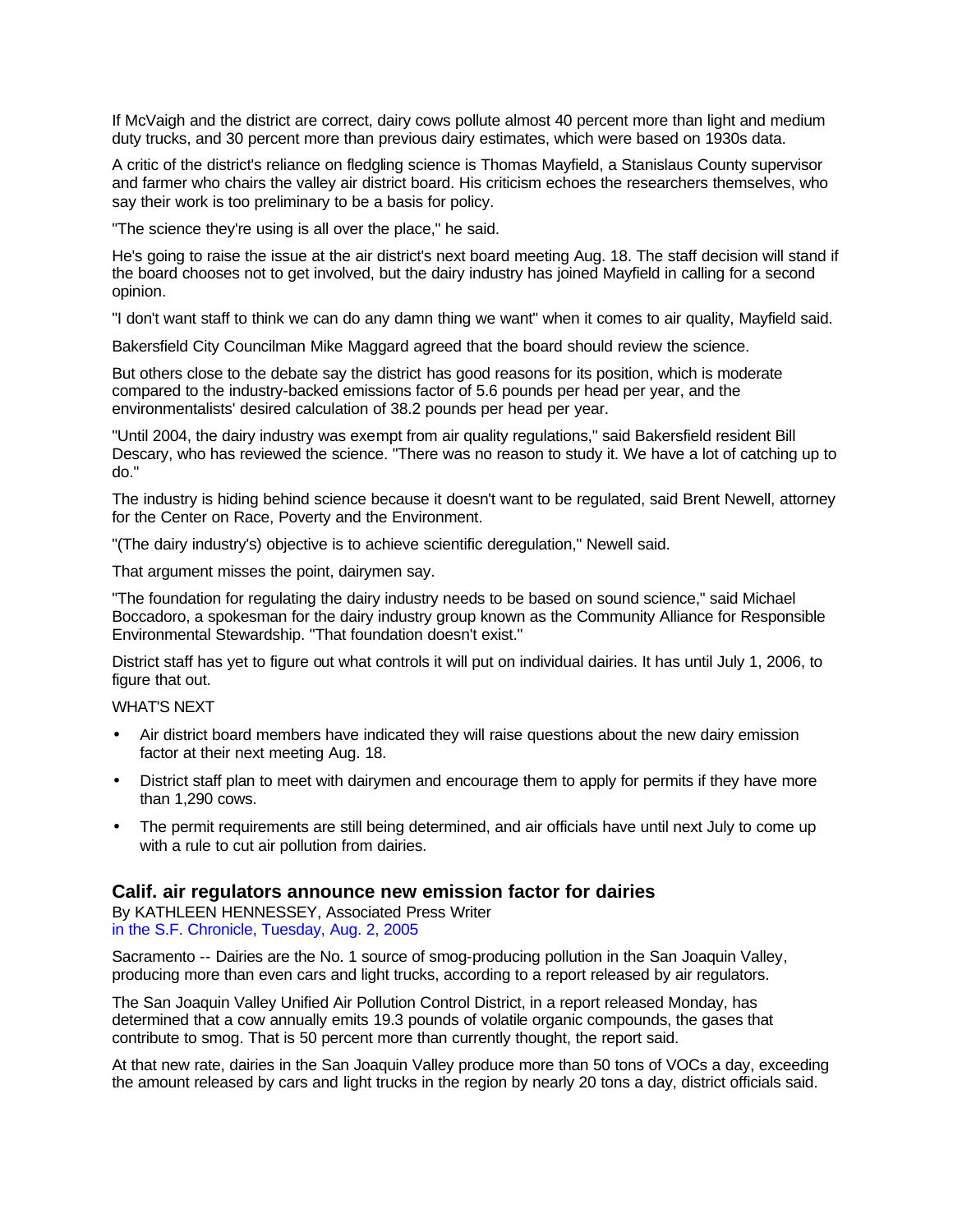"Without a doubt, we have a legal and public health responsibility to move forward with (regulation)," said Dave Crow, the district's Air Pollution Control Officer. "This emissions factor provides us with some insight into what each of the processes on the dairy contribute."

The new emissions factor will force up to 250 more dairies to apply for permits, and force them to comply with regulations that are to be announced next summer.

Jared Fernandes, a dairy farmer who milks 3,000 cows in Tulare, said he finds the district's report hard to believe.

"It a joke," he said. "Common sense tells me that I doubt cows are producing more than cars. Would you rather sit in your garage with your car running, or sit in a garage with a cow all night?"

Regulators say cow emissions cannot be directly compared to car emissions because they contain different types of VOCs.

Environmentalists, meanwhile, contend that the new emission factor doesn't reflect all the pollution created by dairies because it doesn't account for VOCs released by manure used as fertilizer, feed storage and other dairy processes.

"The number is a low-ball number," said Brent Newell, a lawyer for the Center for Race, Poverty and the Environment, a group that has sued to force the industry to apply regulations. "I think in the future it will be revised and revised upwards."

Several scientists involved in the research used to devise the new emission factor have criticized the report. They take issue with the way district staff determined the amount of VOCs known as volatile fatty acids.

The district relied on research conducted in Great Britain and a feedlot study from Texas for its data on the acids.

"We've been cautioning them that a large component of their estimate is something for which there was very little California data," said Charles Krauter, a researcher at California State University-Fresno.

Michael Marsh, head of Western United Dairymen, said his group will ask the district's Governing Board to review the findings.

"If they don't and our farmers are caught being forced to rely upon on an emission factor for regulation that's not based on science, we will, of course, review all our legal options," he said.

#### **Air regulators announce new emission factor for dairies**

By KATHLEEN HENNESSEY, Associated Press Writer in the Sacramento Bee, Tuesday, Aug. 2, 2005

SACRAMENTO (AP) - Air regulators said Monday that dairies are the number one source of smogproducing pollution in the San Joaquin Valley, producing more than even cars and light trucks.

In a much-disputed report released Monday, the San Joaquin Valley Unified Air Pollution Control District determined that a cow annually emits 19.3 pounds of volatile organic compounds, the gases that contribute to smog. That's 50 percent more than currently thought.

At that new rate, dairies in the San Joaquin Valley produce more than 50 tons of VOCs a day, exceeding the amount released by cars and light trucks in the region by nearly 20 tons a day, district officials said.

The new emission factor will force up to 250 more dairies to apply for permits. Permitted dairies also will have to comply with regulations set to be announced next summer.

"Without a doubt, we have a legal and public health responsibility to move forward with (regulation)," said Dave Crow, the district's Air Pollution Control Officer. "This emissions factor provides us with some insight into what each of the processes on the dairy contribute."

The factor also stokes an ongoing debate among industry groups, environmentalists and scientists over how much of the valley's pollution should be blamed on one of its largest agricultural industries.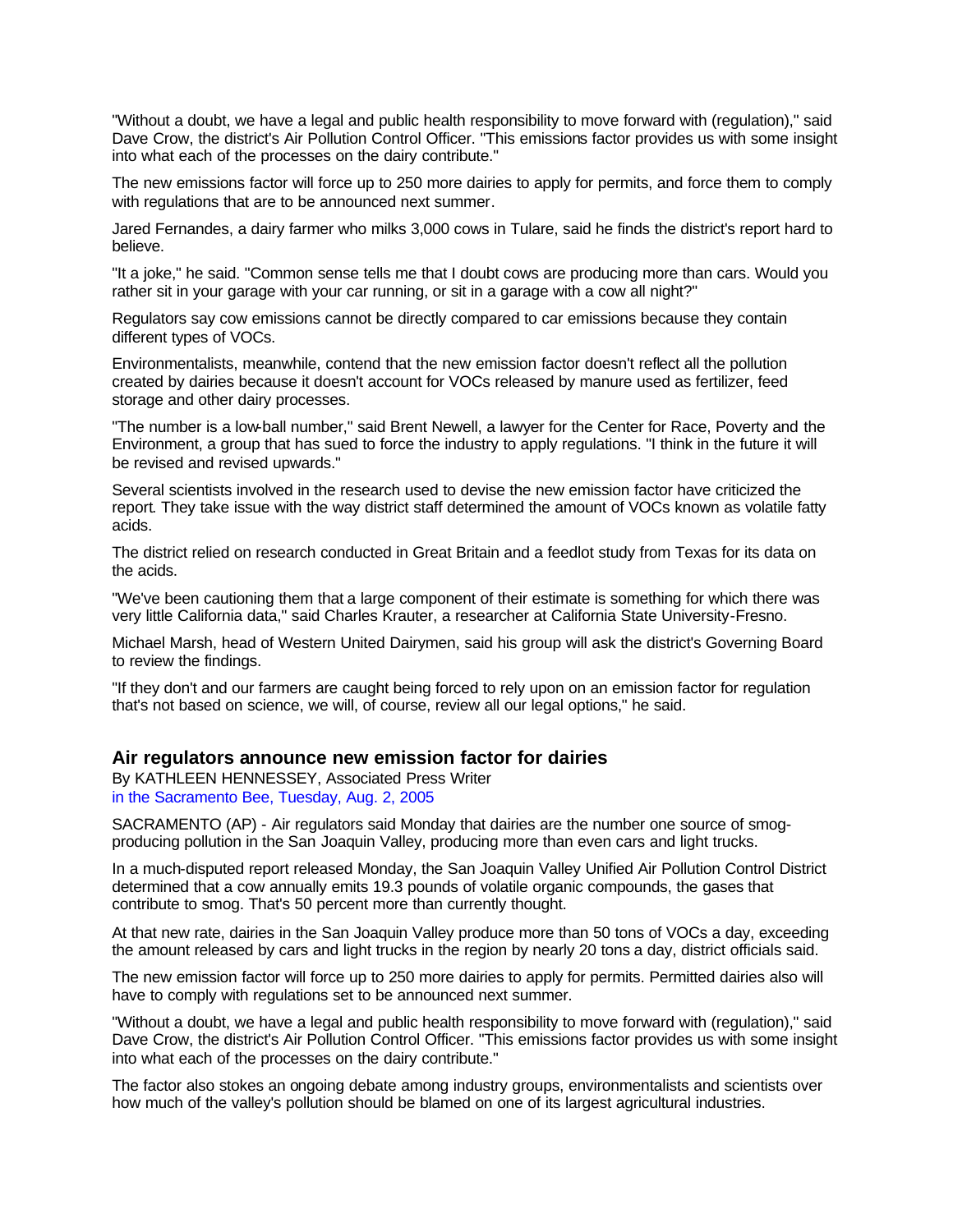Several scientists involved in the research used to devise the new emission factor have criticized the report's finding. They take issue with the way district staff determined the amount of VOCs known as volatile fatty acids. The VFAs make up 15.5 of the 19.3 pounds of pollutants blamed on the cow.

"We've been cautioning them that a large component of their estimate is something for which there was very little California data," said Charles Krauter, a researcher at the California State University, Fresno.

The district relied on research conducted in Great Britain and a feedlot study from Texas for its VFA data.

Frank Mitloehner, an air quality specialist from the University of California, Davis who studies cow emissions, said he could not support the district's findings on VFAs.

"I think that it is very obvious there are very large knowledge gaps in this area," he said.

Air district officials said they saw no reason to make changes.

"We did consider their comments, but we did not make any changes based on their objections," said Rick McVeigh, the district's director of compliance.

Environmentalists called Mitloehner biased because he accepts funding from industry groups. They contend that the new emission factor doesn't reflect all the pollution created by dairies because it doesn't account for VOCs released by manure used as fertilizer, feed storage and other dairy processes.

"The number is a low-ball number," said Brent Newell, a lawyer for the Center for Race, Poverty and the Environment, a group that has sued to force the industry to apply regulations. "I think in the future it will be revised and revised upwards, and it's incredibly important that the district has taken this step."

Michael Marsh, head of Western United Dairymen, said his group will ask the district's Governing Board to review Crow's findings.

"If they don't and our farmers are caught being forced to rely upon on an emission factor for regulation that's not based on science, we will, of course, review all our legal options," he said.

Jared Fernandes, a dairy farmer who milks 3,000 cows in Tulare, said he finds the district's report hard to believe.

"It a joke," he said. "Common sense tells me that I doubt cows are producing more than cars. Would you rather sit in your garage with your car running, or sit in a garage with a cow all night?"

Regulators say cows emissions cannot be directly compared to car emissions because they contain different types of VOCs.

Mitloehner's research found that those VOCs are released during the cow's natural rumination process, another reason dairy farmers feel they're being unfairly singled out.

"There is no technology, there's nothing we can do about it," Fernandes said. "Most of what's coming out is coming from the cow."

### **That dairy air? It's here to stay 'til the cows go home**

**Thumb your nose or hold it, but report says our bovine neighbors cause more smog than cars** By Kathleen Hennessey, Associated Press

Tri-Valley Herald and Stockton Record, Tues., Aug. 2, 2005

SACRAMENTO - Air regulators said Monday that dairies are the No.1 source of smog-producing pollution in the San Joaquin Valley, producing more than even cars and light trucks.

In a much-disputed report released Monday, the San Joaquin Valley Unified Air Pollution Control District determined a cow annually emits 19.3 pounds of volatile organic compounds, the gases that contribute to smog. That's 50 percent more than previously thought.

At that new rate, dairies in the San Joaquin Valley produce more than 50 tons of VOCs a day, exceeding the amount released by cars and light trucks in the region by nearly 20 tons a day, district officials said.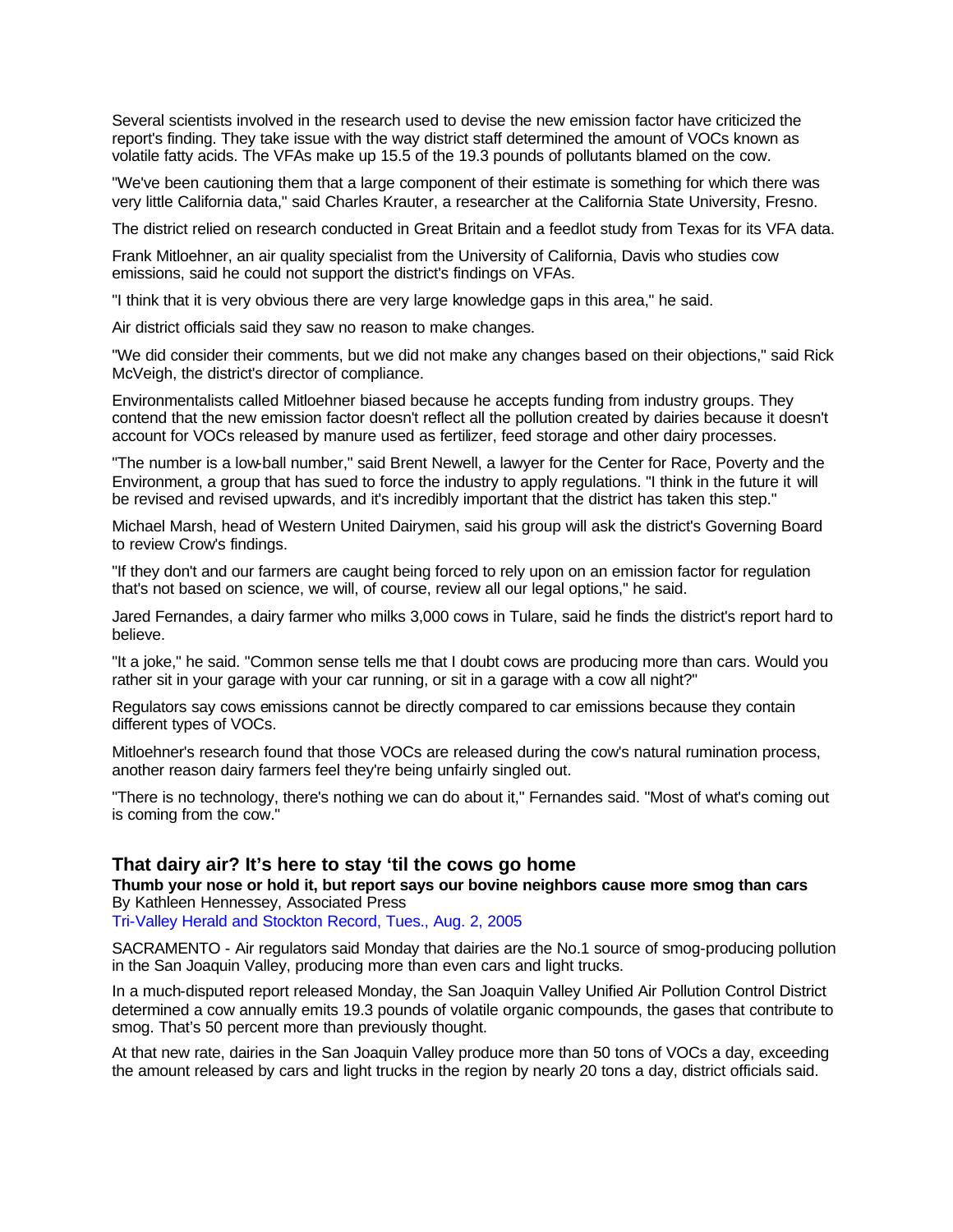The new emission factor will force up to 250 more dairies to apply for permits. Permitted dairies also will have to comply with regulations to be announced next summer.

"Without a doubt, we have a legal and public health responsibility to move forward with (regulation)," said Dave Crow, the district's air pollution control officer. "This emissions factor provides us with some insight into what each of the processes on the dairy contribute."

### **In San Joaquin Valley, Cows Pass Cars as Polluters**

**Air district says bovines on the region's booming dairy farms are the biggest single source of smog-forming gases. The industry takes issue.**

By Miguel Bustillo, Times Staff Writer LA Times, Tuesday, Aug. 2, 2005

#### Got smog?

California's San Joaquin Valley for some time has had the dirtiest air in the country. Monday, officials said gases from ruminating dairy cows, not exhaust from cars, are the region's biggest single source of a chief smog-forming pollutant.

Every year, the average dairy cow produces 19.3 pounds of gases, called volatile organic compounds, the San Joaquin Valley Air Pollution Control District said. Those gases react with other pollutants to form ground-level ozone, or smog.

With 2.5 million dairy cows - roughly one of every five in the country - emissions of almost 20 pounds per cow mean that cattle in the San Joaquin Valley produce more organic compounds than are generated by either cars or trucks or pesticides, the air district said. The finding will serve as the basis for strict airquality regulations on the region's booming dairy industry.

The San Joaquin Valley, Houston and Los Angeles have the three worst air-pollution problems in America. Their relative rank varies from year to year depending in part on weather conditions. Over the last six years, however, the San Joaquin Valley has violated the federal limit on ozone smog over an eight-hour period more than any other region. That "eight-hour standard" is the U.S. Environmental Protection Agency's main barometer for the severity of smog.

The dairy industry will be forced to invest millions of dollars in expensive pollution-control technology in feedlots and waste lagoons, and may even have to consider altering animals' diets to meet the region's planned air-quality regulations. Not surprisingly, industry officials challenged the estimate as scientifically unsound.

"Science is supposed to guide this regulation, not fairy dust," said Michael Marsh, chief executive officer of Western United Dairymen, a lobbying group that said it was considering a lawsuit to block regulations based on the new finding. "It's impossible to capture emissions that scientists can't even detect."

Air-quality regulators defended their estimate as a conservative one based on the best available research. But it was criticized by some scientists -- including one whose work was used by the district to arrive at the figure.

"If you closed all the dairies in California tomorrow, you would not see much of an impact on ozone formation," said the scientist, Frank Mitloehner of UC Davis, who was hired by air-quality officials to study cow emissions and now contends his findings were misconstrued.

"We really don't have the science to back this number up," he said.

Five members of Congress and 12 state legislators had demanded that the district reconsider a similar draft estimate, calling it absurdly high. Environmentalists and some community groups, meanwhile, called the same figure too low.

The entire exercise of estimating cow emissions has been lampooned on talk radio as "fart science" run amok -- although most gas actually comes from the front end of the cow.

"I'd like to challenge the people that came up with this information to enclose yourself in a shop with a cow, and at the same time have someone enclose themselves in a similar shop with a car or truck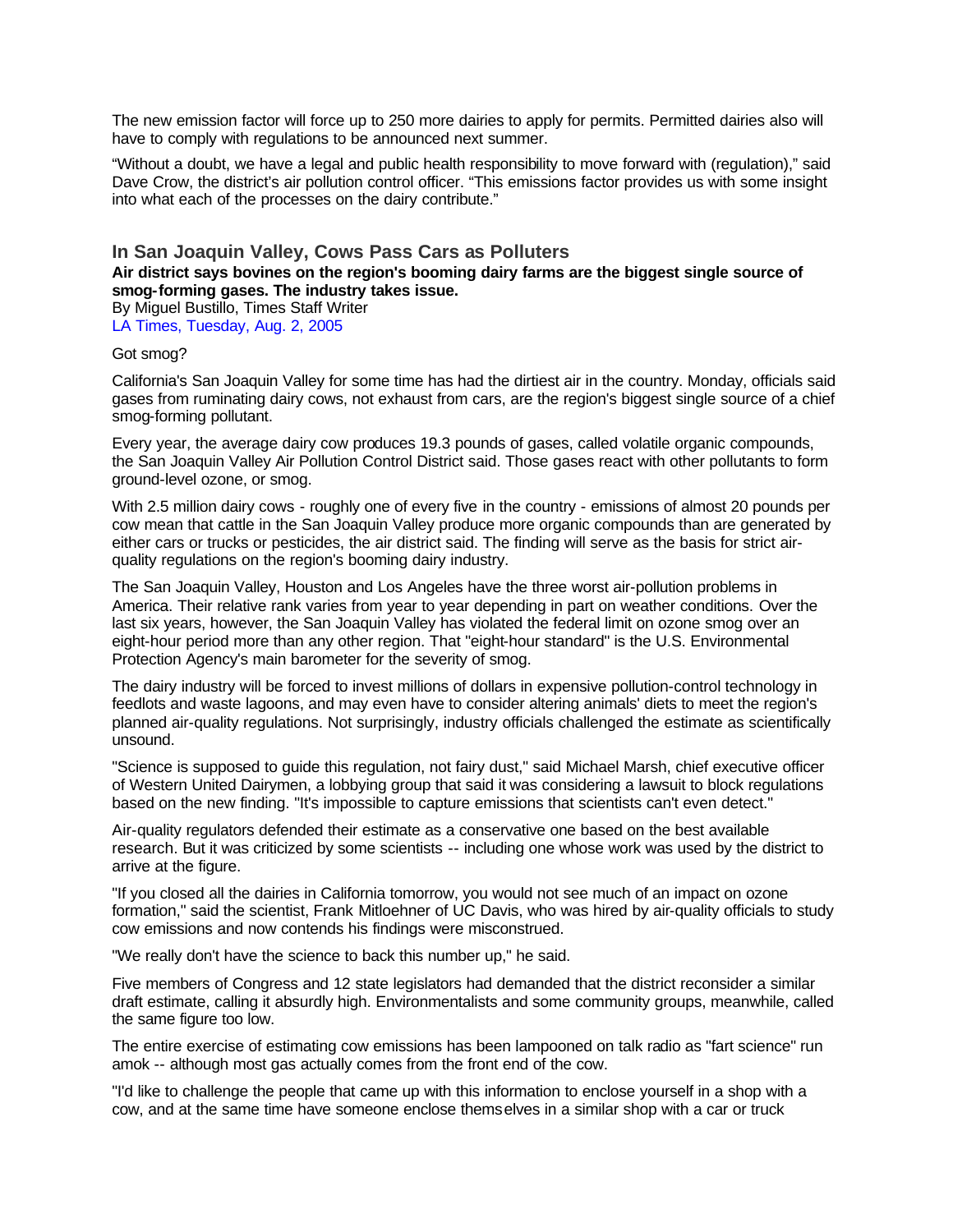running," one critic, Steve Hofman of Ripon, Calif., wrote to the Modesto Bee. "Then let me know the results."

Cars do emit many significant pollutants that cows do not, and they are responsible for more smogforming emissions overall. But in a region where many children suffer from asthma and officials issue smog warnings on hot summer days, supporters of strong regulations said the role of cows in emitting organic gases is no laughing matter.

"This is not some arcane dispute about cow gases," said Brent Newell, an attorney for the Center on Race, Poverty & the Environment. "We are talking about a public health crisis. It's not funny to joke about cow burps and farts when one in six children in Fresno schools is carrying an inhaler."

The dairy industry is growing fast in the San Joaquin Valley as farms driven out of the Chino area in Southern California by urbanization move into the Central Valley. Government officials estimate that over the next several years, the number of cows in the San Joaquin air basin will increase from 2.5 million to about 2.9 million.

Although air-quality officials now have a figure on the extent of the cow pollution problem, it remained unclear how far they could push dairies to reduce bovine emissions.

Most of the gases, scientists believe, come from the bovine digestive process, which consists of constantly swallowing and regurgitating food. This is known as rumination, or "chewing the cud," which produces large amounts of gas.

Cow manure is also a major source of emissions and will probably be targeted for regulation. Officials said they may also require dairies to alter the food cows eat in order to reduce flatulence.

New dairies will be required to use the best available equipment to curtail emissions. Existing dairies will face less-restrictive requirements, but will also be forced to make changes to reduce cow gases.

Possible measures include scraping manure from cow corrals more frequently so it won't fester in the heat and installing digesters to break down pollution in the lagoons where cow waste is later flushed.

"We need immediate regulation now. We know the pollutants are coming off these dairies," said Tom Frantz, a native of Shafter, Calif., who heads a group called the Assn. of Irritated Residents. He says that he developed asthma in the last five years as factory dairy farms moved into the region. "Ag hasn't been regulated in the past, but times are changing. Our lungs will not become an agricultural subsidy."

#### **Dairies cause more pollution than cars, study says**

Posted on KGET-TV 17 (Bakersfield) website, Monday, Aug. 1, 2005

**BAKERSFIELD -** Air quality watchdogs put a number on the amount of smog-forming gases emitted annually been individual dairy cows.

The number, hotly contested among environmental and industry groups, one day could become the basis for expensive new pollution control regulations for dairy farmers in the valley.

Kern County is home to nearly 300,000 dairy cows. The herd could swell to more than 500,000 if 19 more dairies are allowed to move to Kern from Chino.

After reviewing more than a dozen scientific studies, air quality regulators arrived at the magic number. They said a single adult dairy cow produces 19.3 pounds of smog-forming gases each year.

The gases, known as Volatile Organic Compounds, are emitted by cows at both ends as they digest their food.

The VOC's combine with nitrous oxide, which is emitted by industry and vehicles, to form the ozone.

The updated emissions factor means dairies are the No. 1 source of VOC's in the valley, ahead of cars and trucks, and must be regulated by the air district.

The last definitive study on dairy cow emissions was in 1938, and concluded one cow emits nearly 13 pounds of VOC's per year.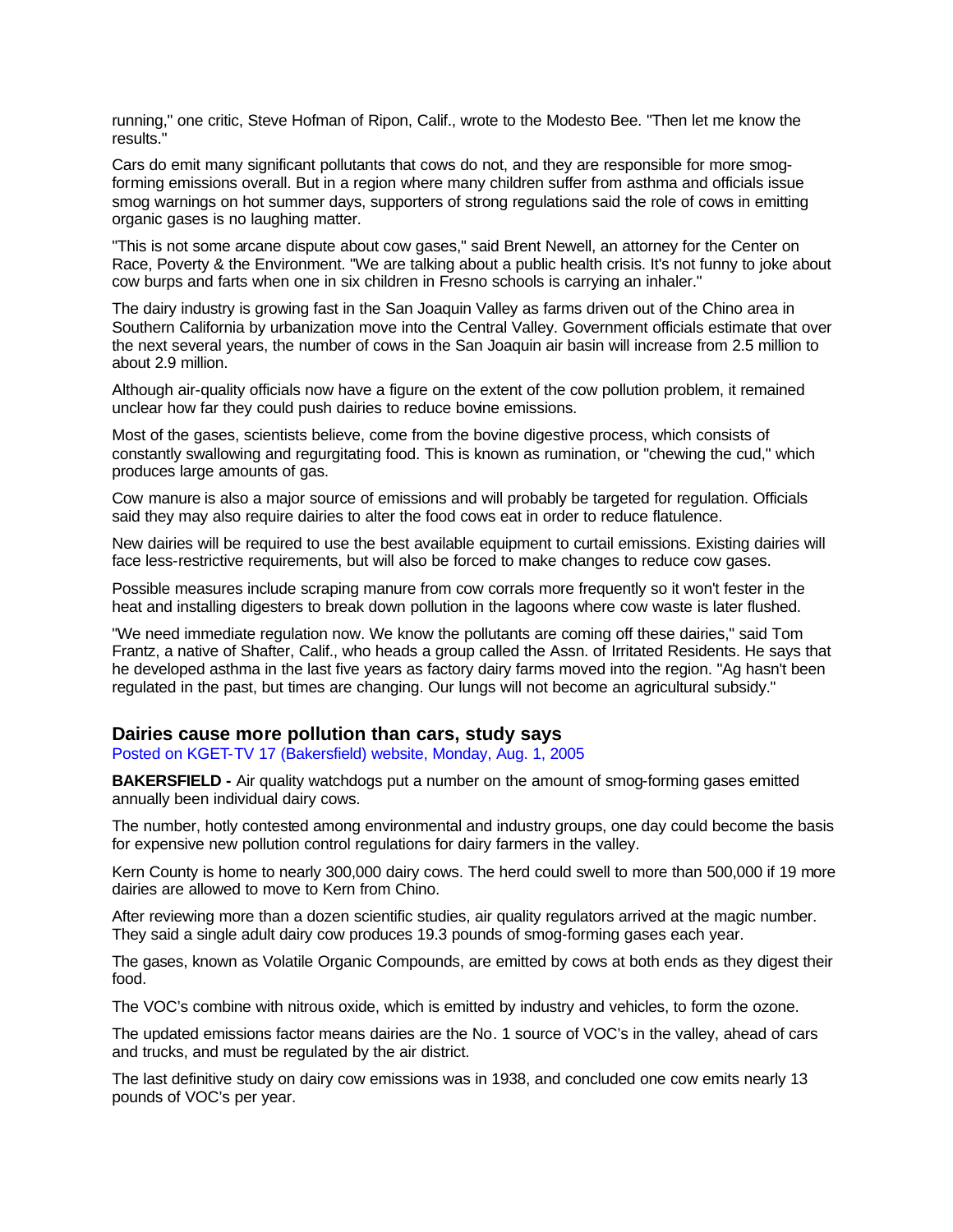The new number is substantially higher than figures previously developed in research like the Bovine Bubble Study at U.C. Davis.

Frank Mitloehner has built a series of air-tight corrals. In each bubble are 10 Holsteins. Air gets in and is tested on the way out.

Mitloehner believes data from the 1938 study grossly over-estimated dairy pollution.

"Because that study is being used, the dairy industry is the second largest polluter in California right now," said Mitloehner.

Mitloehner said data collected so far from his study indicates dairy cows emit roughly a third less smogforming gas than the new Air Quality Control District study says.

He stresses more research needs to be done, but regulators can't wait that long.

Dairyman Hank Van Exel said he's sure he'll be spending more money to reduce air pollution. He too would like to see the research run its course before he spends money.

"I know some of the science they're using now is not correct," said Van Exel. "I want to clean up the air problems myself. I didn't have asthma, I'm getting asthma now, but I think maybe we're throwing rocks at the wrong building here."

An air district spokesman said the emission factor will be reviewed on an ongoing basis as more study information becomes available.

### **Debate Over Dairy Pollution**

Posted on KFSN, ABC30 (Fresno) website, Monday, Aug. 1, 2005

A new report from the local air district paints cows as a top polluter in the Valley, but reaction to the news ranges from satisfaction to utter disgust.

The issue may not be as black and white as a dairy cow, but the air district now says cows are responsible for 50% more pollution in the Valley than first thought.

It puts them first, even above trucks and cars, for a key ingredient in smog called "volatile organic compounds."

Based on available science, we think we may be underestimating," says Kelly Hogan Malay, from the Air Pollution Control District. "We anticipate the number might actually go up."

But, dairy owners and their supporters say cows are getting too much of the blame for bad air. They say letters and research by Fresno State and UC Davis scientists back them up.

Assemblyman Mike Villines told Action News, "Cows and gas is not going to solve the problem. It's cars and gross polluting cars. We've got to stop saying, 'You, because you have a few cows, you're in trouble.'"

Environmentalist Kevin Hall says despite competing estimates, controlling pollution from dairies has to be part of the solution, "We'll continue to fight over the science, but given the human health crisis in the San Joaquin Valley, dairy owners, those 700 or 800 businesses, really need to step up and do their share."

If the new report holds up, as many as 250 more dairies in the Valley will have to apply for air permits and they could have to add new pollution controls by next summer.

Members of the dairy industry say those new controls will be costly and some worry it could have a negative impact on the Valley's economy.

## **Tejon Industrial Complex clears further environmental hurdles, backers say**

By SARAH RUBY , Californian staff writer Bakersfield Californian, Tuesday, Aug. 2, 2005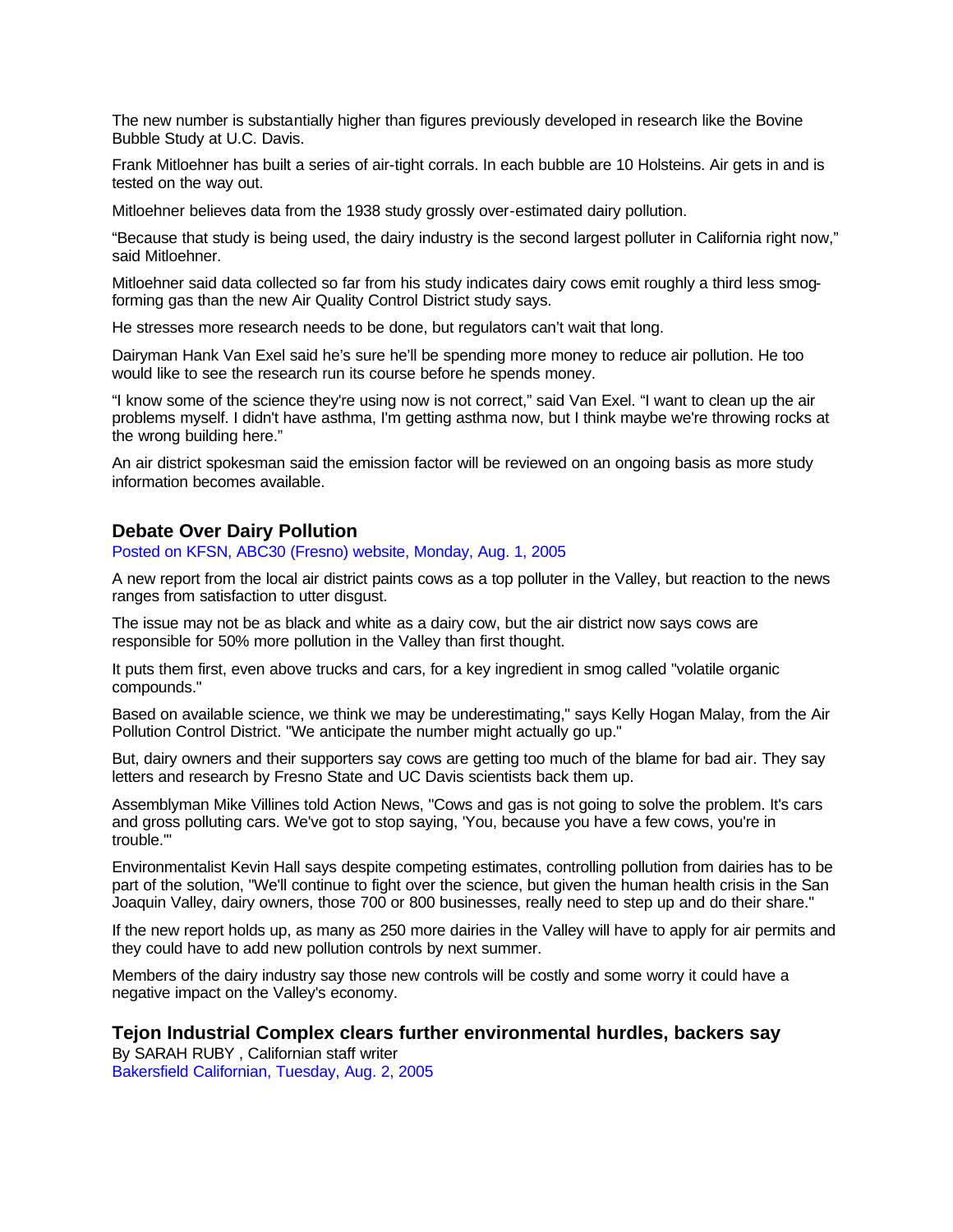Several years and many air quality studies later, proponents of Tejon Industrial Complex believe they've proven themselves as an environmentally friendly development.

In 2003, a Kern County judge told Tejon Ranch to go back to the environmental drawing board and do further studies of the project's impact on air quality and two endangered species. The Tejon Industrial Complex would add more than 15 million square feet of industrial and commercial space near an existing 5-million-square-foot project along Interstate 5.

"We think we have gone way beyond the extra mile" to quantify the project's air quality impacts, said Andrew Daymude, vice president of land planning and entitlements for Tejon Ranch Co.

For the emissions it couldn't control, Tejon Ranch paid \$531,000 to the San Joaquin Valley Air Pollution Control District. Unavoidable emissions include construction pollution and car and truck trips spawned by the new facility. The air district has already cashed the check and will use the money to buy off-site air quality improvements, such as cleaner diesel engines for agriculture.

"We've got a very positive solution across the board," Daymude said.

When the district has spent the money, net air quality impact of Tejon Industrial Complex should be zero, according to environmental documents.

A coalition of environmental groups filed suit against the project in early 2003, arguing that its environmental impacts hadn't been thoroughly studied. Hundreds of pages of new studies were released in July, and the public has until Aug. 29 to let the planning department know what it thinks about them.

"We're certainly not going to take their word for" the project's environmental friendliness, said John Buse, staff attorney for the Center for Biological Diversity, which was one of the groups that sued in 2003.

Once the public comment period is over, the project will go to the county Board of Supervisors for approval this fall. It will be the second time supervisors have voted on the project.

If it's approved, Tejon Ranch Co. will present its new research to the judge, who has the ultimate say over whether the company adequately studied the project's environmental impact.

## **EPA Warns States on Plans to Cut Pollution**

By John Heilprin, Associated Press Writer in the S.F. Chronicle, Tuesday, Aug. 2, 2005

WASHINGTON (AP) -- The Bush administration told 28 states Monday it plans to order specific pollution cuts from their power plants if state officials don't have their own plan by fall of next year for making the air cleaner for people downwind.

A new program the Environmental Protection Agency announced in March requires states in the East, South and Midwest, plus the District of Columbia, to reduce power plant pollutants that form smog and soot and drift downwind.

The states have until September 2006 to submit plans for achieving the pollution reductions. If they miss that deadline, the EPA said Monday it would write the plans for them.

North Carolina and two advocacy groups, Environmental Defense and the Southern Environmental Law Center, sued EPA, saying the state can't meet federal air quality standards if upwind states don't clean up their pollution.

Jeff Holmstead, EPA's assistant administrator for air and radiation, said the agency's enforcement proposal would go a long way toward cleaning up the nation's air while ensuring that North Carolina can meet federal standards on time.

But EPA's enforcement would only go so far. In North Carolina, for example, the agency says it will only step in to curb soot but not smog. The agency says its analyses show that upwind states don't contribute to smog in North Carolina.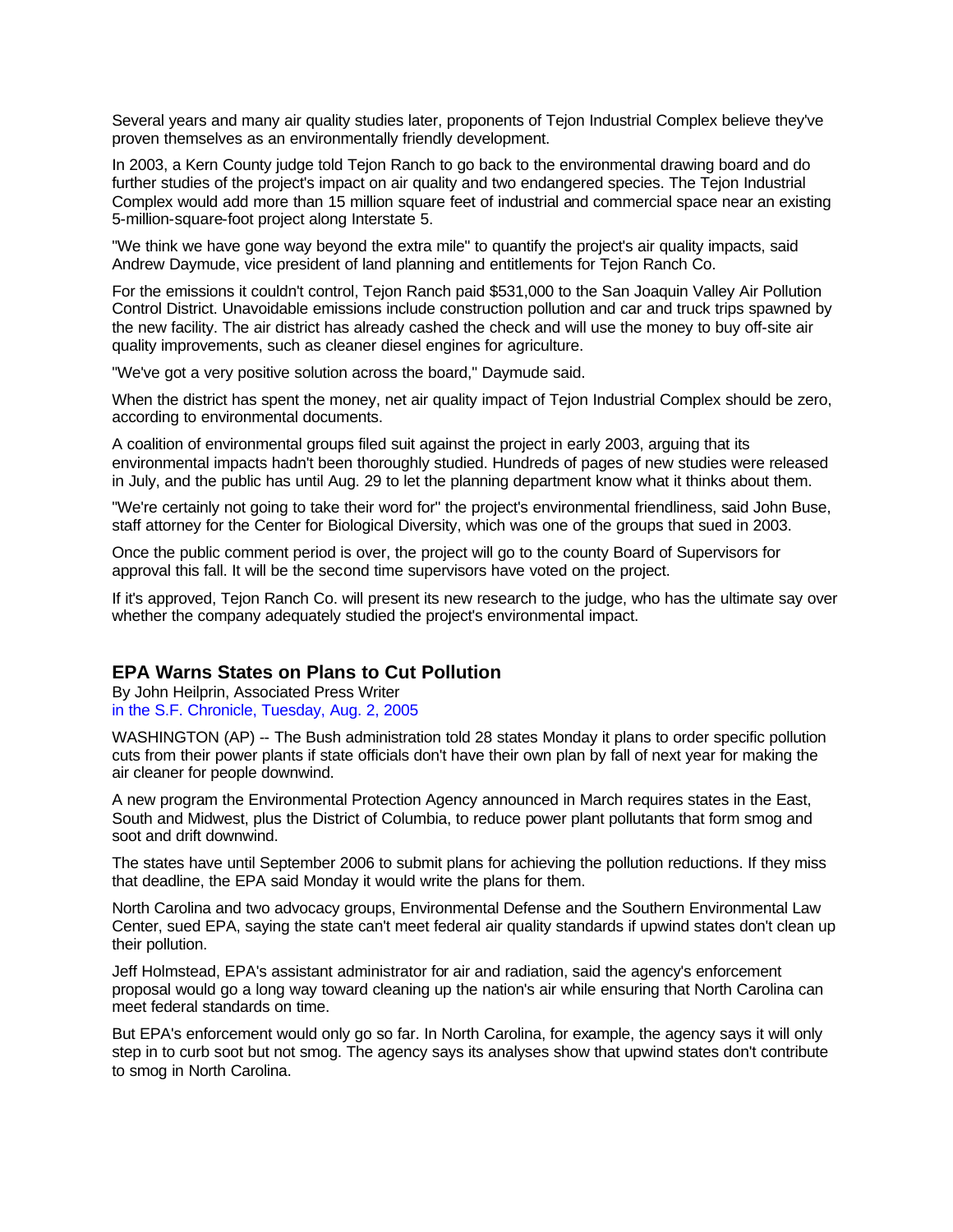"EPA just strengthened its hand to make sure states implement clean air rules on time and on target, but it failed to take the extra steps to fully address the pollution blowing into North Carolina," said Michael Shore, a senior air policy analyst for Environmental Defense.

Under the March regulations, by 2015, nitrogen oxide pollution in the 28 states will have to be reduced by 1.9 million tons annually, or 61 percent below 2003 levels. Sulfur dioxide pollution must drop by 5.4 million tons, a 57 percent reduction.

EPA says electric utility customers can expect their monthly electric bills to eventually rise by up to \$1 to pay the projected \$4 billion annual costs to meet the new standards.

But it estimates the financial benefits of preventing breathing ailments by cutting nitrogen oxides and sulfur dioxide are at least 20 times greater. Both chemical compounds contribute to the formation of tiny airborne particles, while nitrogen oxides also lead to smog.

Other states affected by the new regulations are Alabama, Arkansas, Connecticut, Delaware, Florida, Georgia, Illinois, Indiana, Iowa, Kentucky, Louisiana, Maryland, Massachusetts, Michigan, Minnesota, Mississippi, Missouri, New Jersey, New York, Ohio, Pennsylvania, South Carolina, Tennessee, Texas, Virginia, West Virginia and Wisconsin.

On the Net: EPA: <http://www.epa.gov/interstateairquality>www.epa.gov/interstateairquality <http://www.epa.gov/interstateairquality>

# **Suit fights ethanol mandate**

 $\overline{a}$ 

By Dale Kasler -- Bee Staff Writer Sacramento Bee, Tuesday, Aug. 2, 2005

California's attorney general sued the U.S. government Monday to wipe out the federal rule requiring the use of ethanol in California gas tanks.

But new federal energy legislation awaiting President Bush's signature could soften the ethanol requirement and possibly render the lawsuit meaningless, a spokeswoman for Attorney General Bill Lockyer acknowledged.

For years California has been fighting a federal requirement that says ethanol must be blended into the gasoline sold in most of California.

The federal government says ethanol helps clean the air, but California says the corn-based additive is expensive and, because of its chemical properties, actually worsens air pollution in hot weather.

Congress recently passed an energy bill that would delete the ethanol requirement in California. Lockyer, however, couldn't wait to see if Bush would sign the bill, spokeswoman Teresa Schilling said.

That's because he had just 60 days from June 2 to challenge the federal government's latest refusal to lift its ethanol requirement, she said.

Lockyer filed suit Monday in the 9th U.S. Circuit Court of Appeals in San Francisco.

Because of the uncertainty over the energy bill's fate, "we didn't want to miss out on the only opportunity we had" to challenge the EPA's ruling, Schilling said.

Even if Bush signs the energy bill, it seems certain ethanol will stay around in California.

While exempting California from its current ethanol requirement, the legislation would force refiners around the country to blend a certain amount of ethanol into gas sold to consumers.